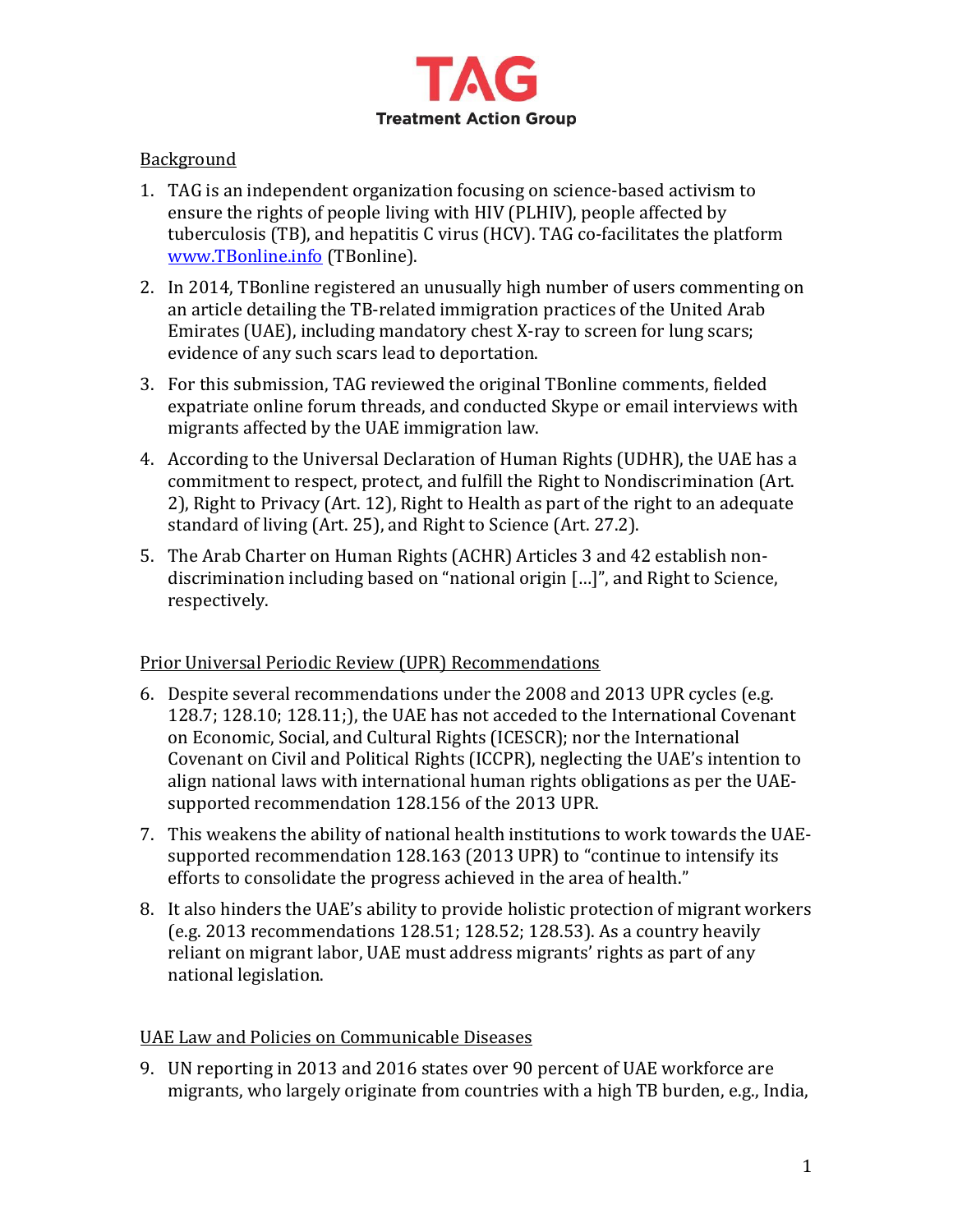

Pakistan, and Bangladesh. The UAE's reliance on migrant labor elevates migrant health policy from a singular issue to one representative of public health policy for the country as a whole.

- 10. According to the World Health Organization (WHO), TB incidence in the UAE fell from 12 in 100,000 people in 2000 to 2 in 100,000 people in 2016.<sup>1</sup>
- 11. UAE policy on communicable diseases followed Federal Law No. 27/1981. Cabinet Decree No. 7/2008 established that migrants seeking employment, i.e. residence permit, must undergo mandatory medical exams to detect infectious diseases including HIV/AIDS, TB, and hepatitis. Federal Law No. 14/2014 intended to prevent reversal of the low TB prevalence in the UAE.
- 12. Implementation meant that migrants found to be living with HIV were declared medically unfit to work and immediately deported.
- 13. Migrants suspected to have previously carried the TB-causing bacterium i.e. migrants with prior latent TB infection (LTBI); migrants currently with LTBI; migrants with active TB; and migrants with evidence of prior TB (e.g., as indicated by lung scars on X-ray of the type that can remain even after successful treatment) applying for residence permits were also declared unfit and forcibly deported.
- 14. In January 2016, Decree No. 5/2016 amended the existing regulations: migrants seeking annual renewal of their residence permit equally have to undergo medical exams.
- 15. Unlike first-time migrants, migrants seeking renewal with LTBI or active TB are now subject to treatment inside the UAE. They are issued a temporary visa and medical certificate; residence permit renewal is contingent on successful completion of treatment.
- 16. First-time applicants considered medically unfit due to a communicable disease, e.g. TB, may still enter the UAE, provided they have first-degree family members in the UAE; are foreign students attending university; are considered leading investors; or part of the diplomatic corps.<sup>2</sup>
- 17. The UAE health authorities expressed the policy change aimed at easing migrants' fear of deportation, which can make migrants avoid medical care for potential TB symptoms, thus posing a challenge for public health.<sup>3</sup>
- 18. TB is a reportable disease, i.e. doctors who encounter patients with potential TB symptoms have to report these patients to health authorities for follow up.<sup>4</sup>
- 19. TAG recognizes the UAE's need for control of communicable diseases to maintain excellent public health for the benefit of all people. While the endeavor is in line with the objective of the Sustainable Development Goals and WHO End TB Strategy, the UAE's current practices of migrant screening, deportation, and treatment are not.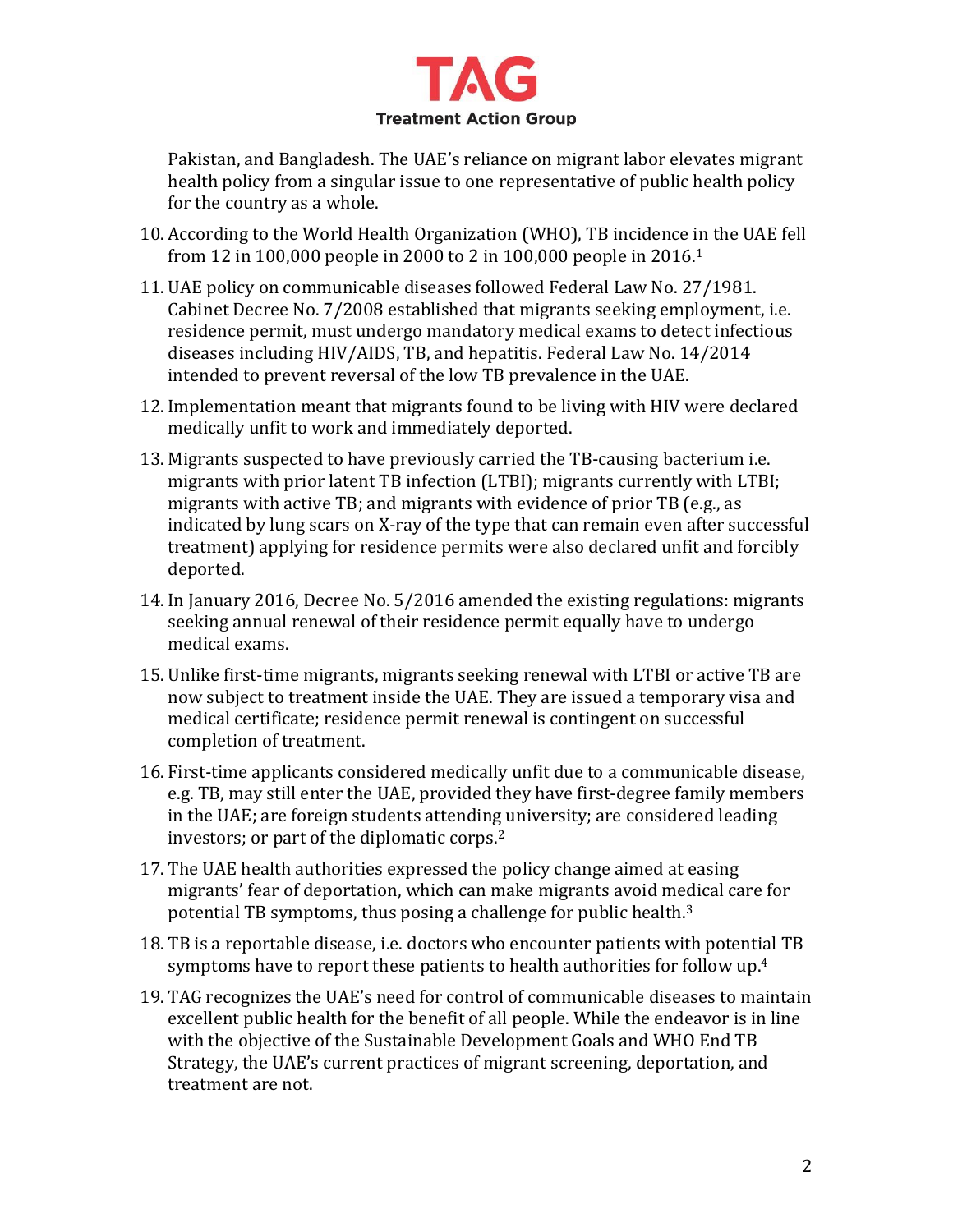

- 20. The current legislation violates migrants' Right to Health and the Right to Science. It violates migrants' Right to Privacy and Right to Information. The implementation does not correspond with WHO *Ethics Guidance for the Implementation of the End TB Strategy* (TB Ethics Guidance), nor the treatment and diagnosis guidelines of the End TB Strategy.
- 21. The UAE has the financial resources to commit to an exemplary national TB program as part of the progressive realization of the Right to Health and Right to Science. The UAE has already shown its willingness to update existing policies on communicable diseases to advance public health and must address these deviations from international best practices for legislation to have its intended effect.

### Experience of Migrants

- 22. First-time migrants may enter the UAE on tourist visas and proceed to search for employment, accepting personal debt. TAG documented two cases in which fear of the medical exam lead migrants to stay in the UAE illegally: one repeatedly entered short-term employment and one paid a bribe to avoid medical examination. Both avoided medical care in the UAE.
- 23. In other documented cases, migrants working e.g. in the financial and medical sectors secure employment ahead of their travel, meaning employers assume the financial burden associated with travel, medical fitness exams, and related expenses.
- 24. In all cases documented, the employer is responsible for facilitating the medical examination and visa process. Companies employ Human Resource Officers (HRO) that shepherd employees, who do not speak the local language, through the process.
- 25. The medical exam occurs after migrants have taken up employment, in some cases after several months.
- 26. In all cases documented by TAG, people deported as "medically unfit" were issued with a lifetime ban to re-enter the UAE, regardless of whether their lung scars were TB related or not.

### Violations of Right to Health & Right to Science

27. TAG expresses grave concern about the UAE's neglect for their commitments under the Right to Science, an area where the UAE with its financial resources has the opportunity to become a global leader. As it stands, the UAE's health and immigration policies pertaining to TB and other infectious diseases do not reflect the current state of the science. An equally discriminatory ban lacking scientific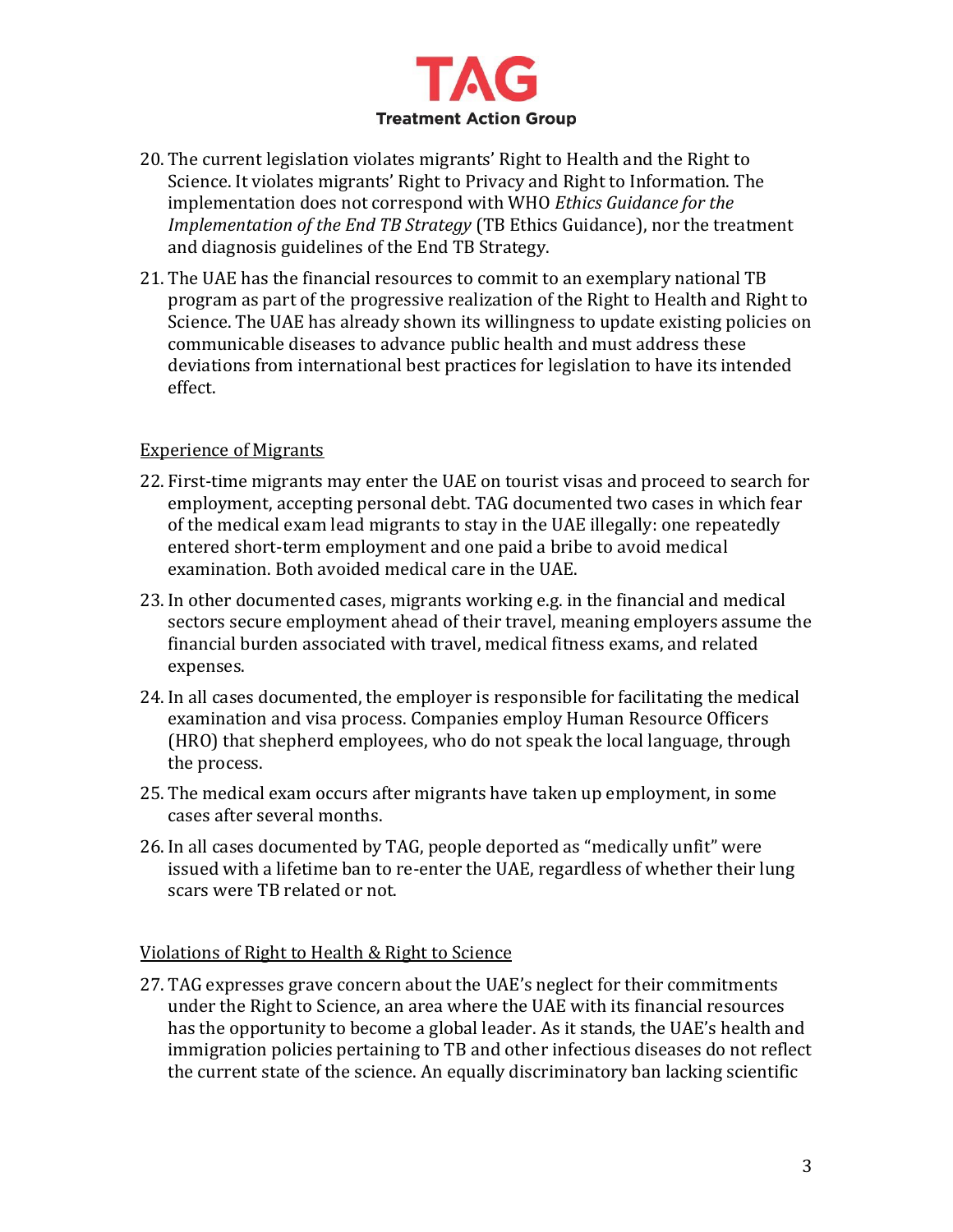

basis for migrants living with HIV also exists; the UAE lacks appropriate legislation on non-discrimination.<sup>5</sup>

- 28. Of foremost concern, the UAE's TB screening mechanism relies on a diagnostic algorithm that does not account for the limitations of currently available TB diagnostics. One of the global challenges to TB elimination is the need for further research to produce more reliable, accurate diagnostic tools.
- 29. Research for this submission confirmed that the UAE uses chest radiography (Xray) to screen migrants for lung scars. According to WHO guidelines, this method is recommended as follow up to a positive tuberculin skin test (TST) or interferon-gamma release assay (IGRA) test to rule out active TB before treating LTBI, or to screen individuals in need of further confirmatory, bacteriologicallybased tests for active TB.
- 30. TB is not the only reason X-rays may show lung scars. The Union *Management of Tuberculosis – A Guide to the Essentials of Good Practice* (2010) states, "Abnormalities identified on a chest radiograph may be due to tuberculosis or to a variety of other conditions and the pattern on the radiograph is not specific for tuberculosis. Some individuals who have previously had tuberculosis that is now healed (and therefore does not require treatment) may have a chest radiograph that resembles tuberculosis requiring treatment."
- 31. Though TST, IGRA, and sputum tests are used in follow up procedures, even when these tests reveal no latent or active TB, first-time migrants with any kind of lung scar are still deported, based on the suspicion that they may have previously had TB. There is no medical reason to justify deportation of migrants previously treated for TB.
- 32. There is no scientific basis for excluding first-time migrants with lung scars, as opposed to migrants renewing their visa; nor is there any medical reason to allow first-time visa applicants from exempt categories vis-à-vis those of the non-exempt categories.
- 33. There is no scientific basis for excluding migrants with LTBI from residing and working in the UAE. According to WHO *Guidelines on the Management of Latent Tuberculosis Infection* (2015), "Latent tuberculosis infection (LTBI) is defined as a state of persistent immune response to stimulation by *Mycobacterium tuberculosis* antigens without evidence of clinically manifested active TB […]. The vast majority of infected persons have no signs or symptoms of TB disease and are not infectious […]". Thus, "Testing and treatment of LTBI should adhere to strict human rights and the highest ethical considerations. For example, positive test results or status of treatment for LTBI should not affect a person's immigration status or delay the ability to immigrate."
- 34. Currently available tests for LTBI used in the UAE and other countries i.e., TST and IGRA cannot predict which individuals with LTBI are likely to have their latent infection progress to active disease in the future.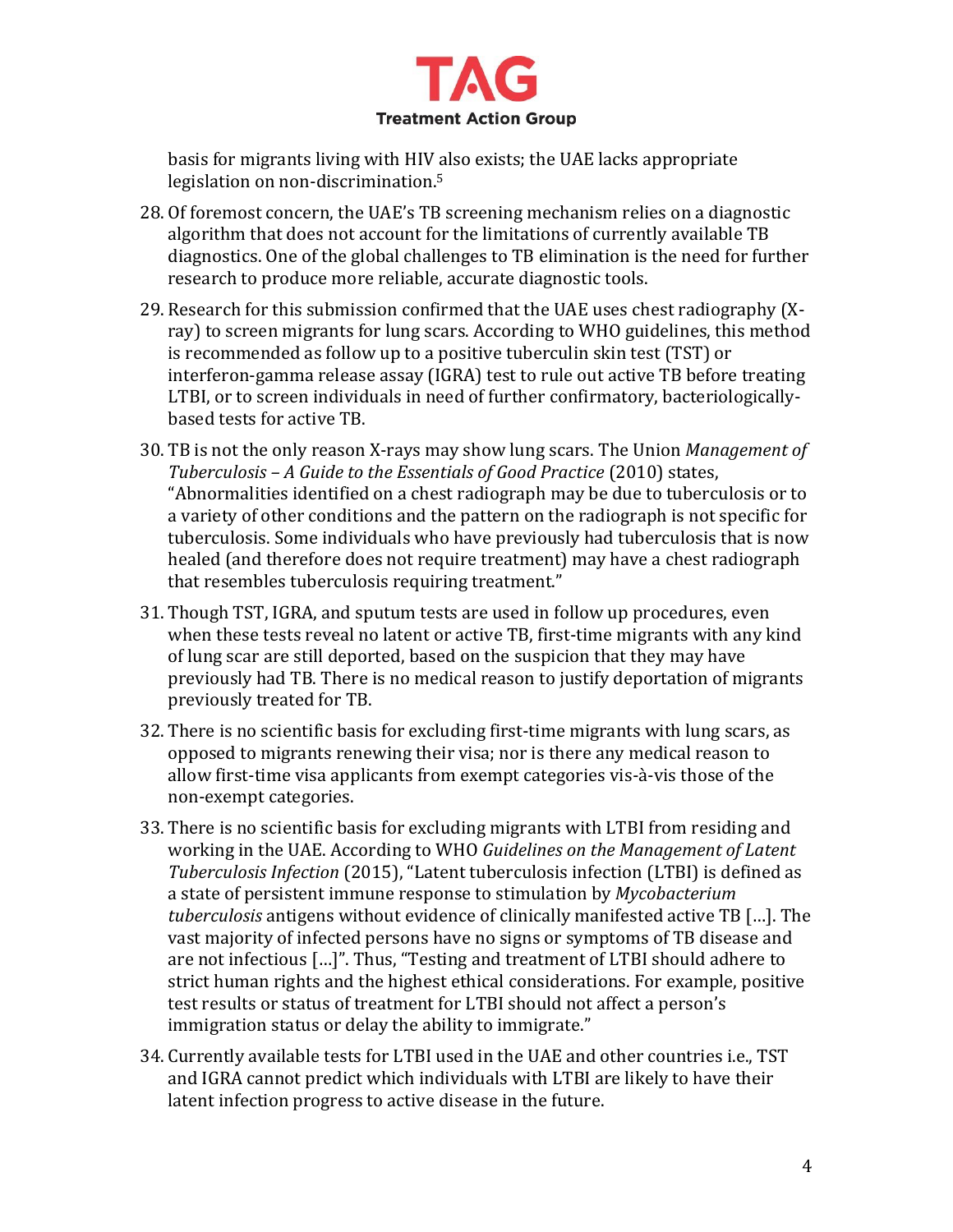

- 35. Serial testing using TST and IGRA—as done in the annual medical fitness tests required of migrant laborers in the UAE—can sometimes produce discordant results, which are difficult to clinically interpret.
- 36. In addition, TSTs can appear positive in reaction to previous immunization with the BCG TB vaccine. Most migrants to the UAE come from countries in which BCG vaccination is given at birth. The use of TST to screen this population for TB could lead to migrants being denied residency on the basis of false positive results stemming from TST cross-reactivity to BCG.
- 37. The WHO TB Ethics Guidance (2017) attests that, "Current diagnostic tests have poor predictive value for identifying individuals who will develop active disease." And concludes that the purpose of LTBI or active TB screening "should always be done with the intention to provide appropriate medical care, and never to exclude or preclude entry. Since LTBI does not present an immediate risk, but merely a potential future risk to individuals and others, excluding or deferring immigrants on the basis of LTBI is particularly disproportionate to the actual present risk of population-level harm and thus all the more unjustified and unethical."
- 38. Similarly, the most effective public health intervention for active TB is to offer patients access to treatment.
- 39. The WHO TB Ethics Guidance (2017) states, "Governments have an ethical obligation to provide universal access to TB care according to international standards, […]. This is grounded in their duty to promote the common good and to fulfill the human right to health."
- 40. The existing health insurance requirement for inbound migrants and treatment options available in the UAE mitigate any perceived risk of migrants from countries with high prevalence of TB.
- 41. TAG is concerned about the 2016 statements of UAE Ministry of Health officials following issuance of Decree No. 5/2016 that point towards the declared intent of mandatory treatment in hospital isolation for active TB, in particular keeping a patient in isolation even when they are no longer infectious. Similarly, the intent to inform employers of a migrant patient's treatment plan and nonadherence, which would also result in deportation.<sup>6</sup>
- 42. TAG's research indicates mandatory treatment under hospital isolation may have been implemented since 2016; migrants may be detained while awaiting diagnosis; when treatment is initiated, migrants may be deported once sputumnegative but before completing full course of treatment for active TB.
- 43. In opposition to the stated intent of the UAE communicable disease policy, i.e. to eliminate TB in the UAE, several practices highlighted through TAG's research in fact pose adverse risk and run counter to WHO TB Ethics Guidance on proportionality. Not providing counseling or treatment to migrants in need of or under evaluation for LTBI or active TB neglects an important entry point for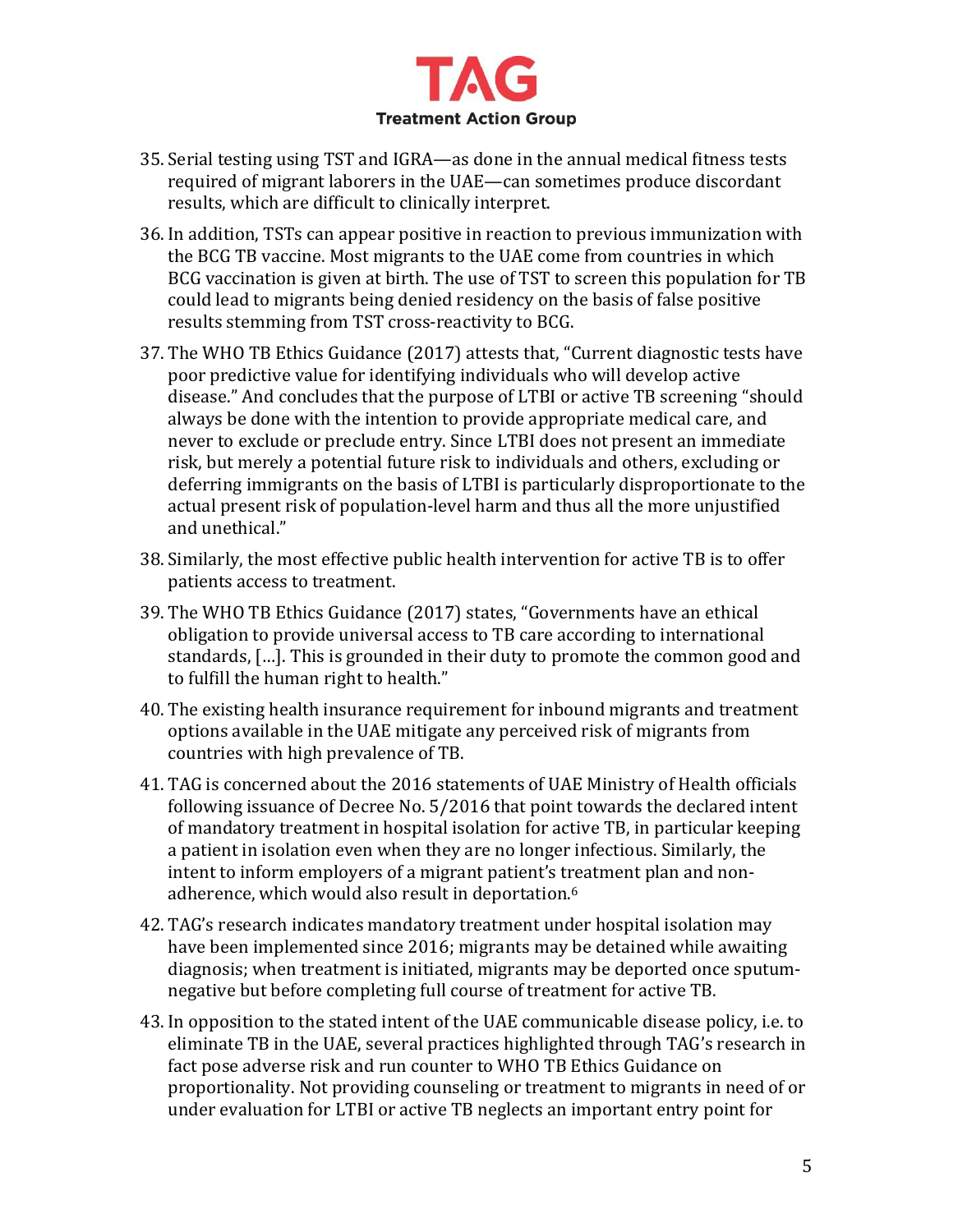

treatment of a vulnerable population. In addition, delaying treatment undercuts the ability of the UAE national TB program to quickly and effectively reduce the chance of TB transmission. This is the case where migrants have already been employed for months before they access the required medical examinations.

### Violations of Right to Privacy and Right to Information

- 44. TAG's research shows that even prior to 2016, UAE health authorities routinely violated migrants' Right to Privacy. The violation is cemented in the practice whereby employers are directly notified about the medical unfit status and the reason for the diagnosis.
- 45. Disclosing the health status of migrants without their consent increases their risk of experiencing stigma and discrimination.
- 46. TAG is very concerned about research findings that indicate persistent practice to withhold full medical information from migrants. As above, the direct health authority-employer communication channel essentially cuts migrants out of the chain of information concerning their own health.
- 47. In addition, when the UAE deports migrants suspected of LTBI or active TB without providing them with full information about their situation, it hinders migrants' ability to quickly and effectively link to treatment.
- 48. These policies undermine a migrant person's autonomy and rob them of their ability to make informed decisions about their health in a timely manner.
- 49. According to international experience, the amount of information patients receive is linked to their successful adherence, i.e. patients with little information or autonomy to make decisions about their treatment are less likely to adhere to the prescribed treatment regimen.

### **Recommendations**

- 50. The UAE's 2016 policy change to provide TB treatment for expatriate residents discovered to have active TB during visa renewal screening shows that the UAE understands the science behind TB. The current practices though reinforce unethical and discriminatory behavior against the vulnerable migrant population with questionable benefit to public health.
- 51. Based on the global state of TB research, End TB Strategy, and WHO guidelines on TB treatment, diagnosis, and ethics, TAG makes the following recommendations to the UAE:
	- A. Accede to ICESCR and ICCPR to strengthen the national TB program's ability to embrace effective human rights-based policies, including based on Right to Health and Right to Science.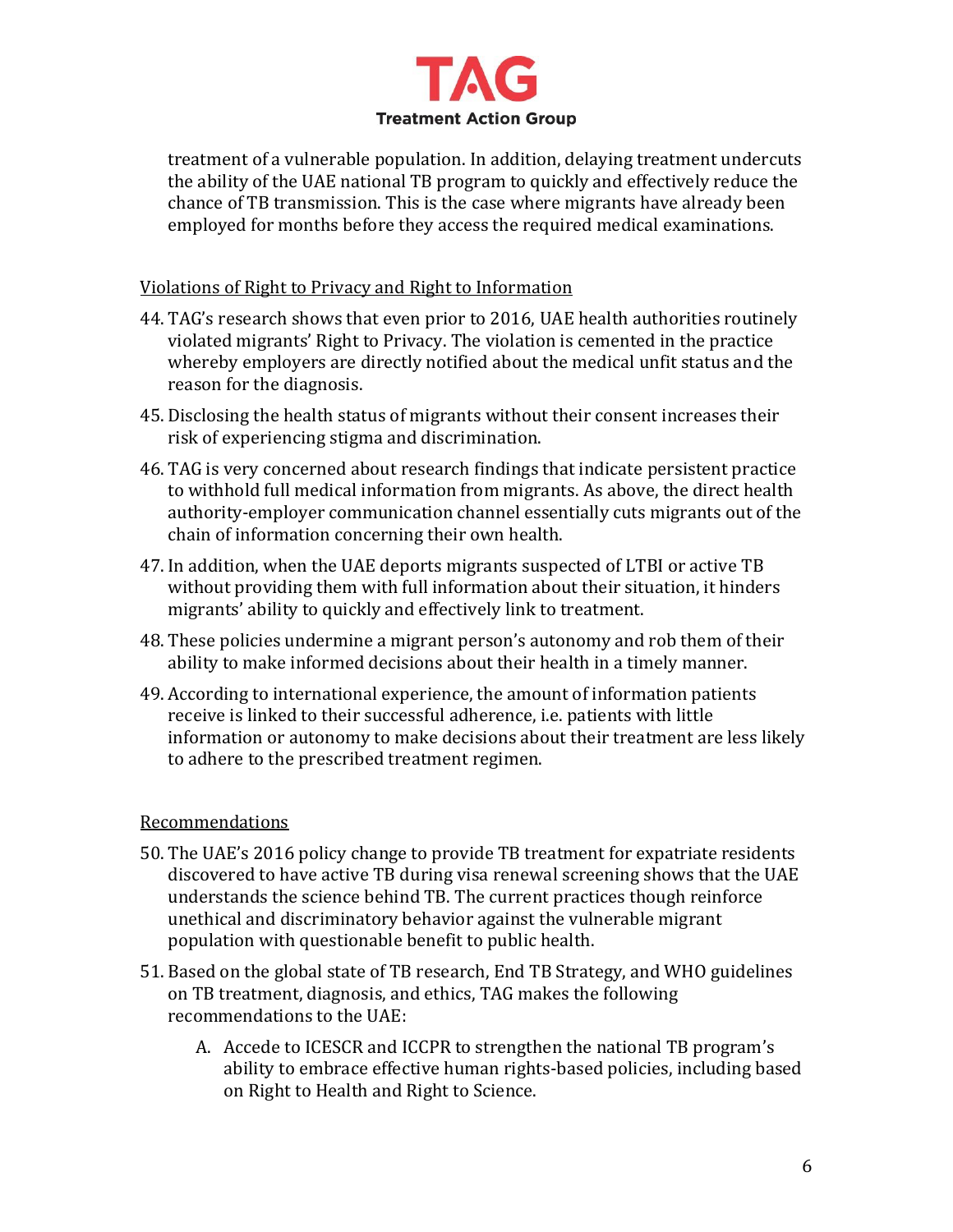

- B. Join the Convention on the Protection of the Rights of All Migrant Workers and Members of their Families.
- C. Protect migrants' Right to Information and never delay diagnosis or withhold any medical information. Migrants must be able to directly receive comprehensive information and counseling on their health status. Migrants must have access to and be provided with copies of all results from the medical exams they undergo in the UAE.
- D. The UAE's medical examination must protect migrants' Right to Privacy and must end the practice of directly informing migrants' employers while cutting migrants out of the flow of information regarding their own health. End the practice whereby only representatives of a migrant's employer may receive medical exam results.
- E. Discontinue to use the appearance of lung scars on chest X-rays as grounds for deportation and lifetime ban from seeking employment in the UAE.
- F. Any actual TB diagnosis must not result in changes to a migrants' immigration status.
- G. The UAE should establish a clear appeals mechanism to dispute medical exams proclaiming migrants as "unfit" and allow for redress.
- H. The UAE must not require isolation as a routine part of migrant TB treatment. Isolation should only be used as a last resort.
- I. The UAE should allow migrants who have started TB treatment in their country of residence to enter the UAE upon smear-negative test status and reliably link them to care, since active TB is rapidly rendered noninfectious, usually in less than two weeks of appropriate treatment.
- J. Migrants from countries with high TB burdens should be screened for LTBI and offered preventive treatment alongside high-quality counseling that enables free and informed consent. There must be no compulsory treatment of LTBI; migrants should be allowed to continue to work even if they refuse LTBI treatment.

l

[https://uaecabinet.ae/en/details/news/dubai-ruler-issues-cabinet-decree-to-amending-expatriates](https://uaecabinet.ae/en/details/news/dubai-ruler-issues-cabinet-decree-to-amending-expatriates-medical-examination-system)[medical-examination-system;](https://uaecabinet.ae/en/details/news/dubai-ruler-issues-cabinet-decree-to-amending-expatriates-medical-examination-system) and Zain A. People with old tuberculosis scars can get UAE visa. Khaleej Times. 26 February 2016. Available from: [http://www.khaleejtimes.com/nation/shaikh-](http://www.khaleejtimes.com/nation/shaikh-mohammed-amends-medical-exam-system-for-expats)

ENDNOTES:

<sup>1</sup> World Health Organization. Global tuberculosis report 2016. Geneva: World Health Organization; 2016. Available from: [http://www.who.int/tb/publications/global\\_report/en/.](http://www.who.int/tb/publications/global_report/en/)

<sup>2</sup> See for example, United Arab Emirates Ministry of Cabinet Affairs and the Future. Dubai ruler issues cabinet decree to amending expatriates' medical examination system. Available from:

[mohammed-amends-medical-exam-system-for-expats;](http://www.khaleejtimes.com/nation/shaikh-mohammed-amends-medical-exam-system-for-expats) and Bell J. UAE Cabinet decision clarifies rules